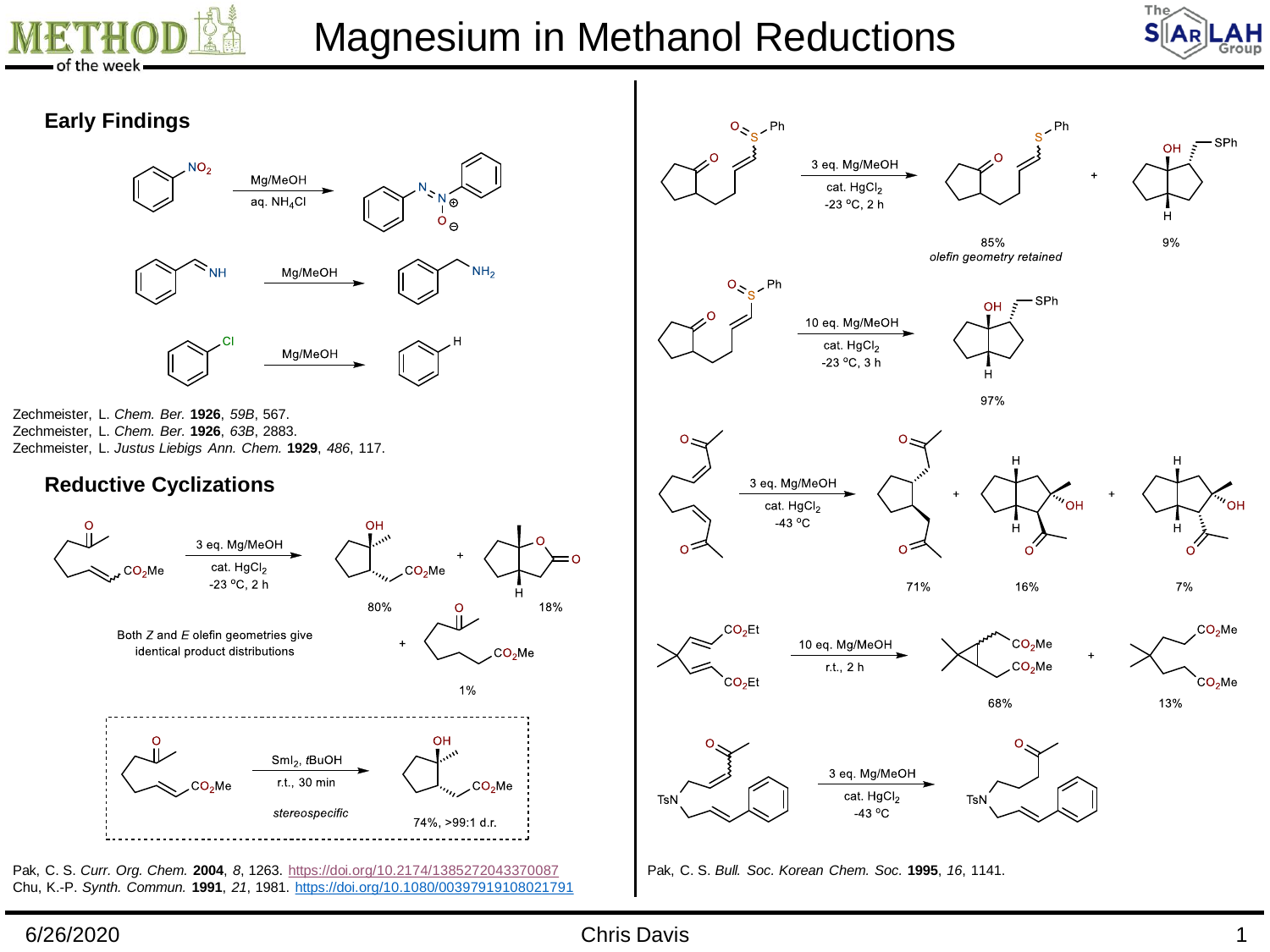



#### **Reductive Cleavage**



Slessor, K. N. *J. Org. Chem.* **1985**, *50*, 5649. <https://doi.org/10.1021/jo00350a045>



Kang, S.-K. *Synth. Commun.* **1993**, *23*, 681. <https://doi.org/10.1080/00397919308009827> Carpino, L. A. *J. Org. Chem.* **1985**, *50*, 1749. <https://doi.org/10.1021/jo00210a035>

**Selective Conjugate Reduction**









92%

Markwell, R. E. *J. Med. Chem.* **1986**, *29*, 894. <https://doi.org/10.1021/jm00156a004>



Plumet, J. *Tetrahedron Lett.* **1991**, *32*, 4183. [https://doi.org/10.1016/S0040-4039\(00\)79899-6](https://doi.org/10.1016/S0040-4039(00)79899-6)

## **Desulfonylation and Miscellaneous Transformations**